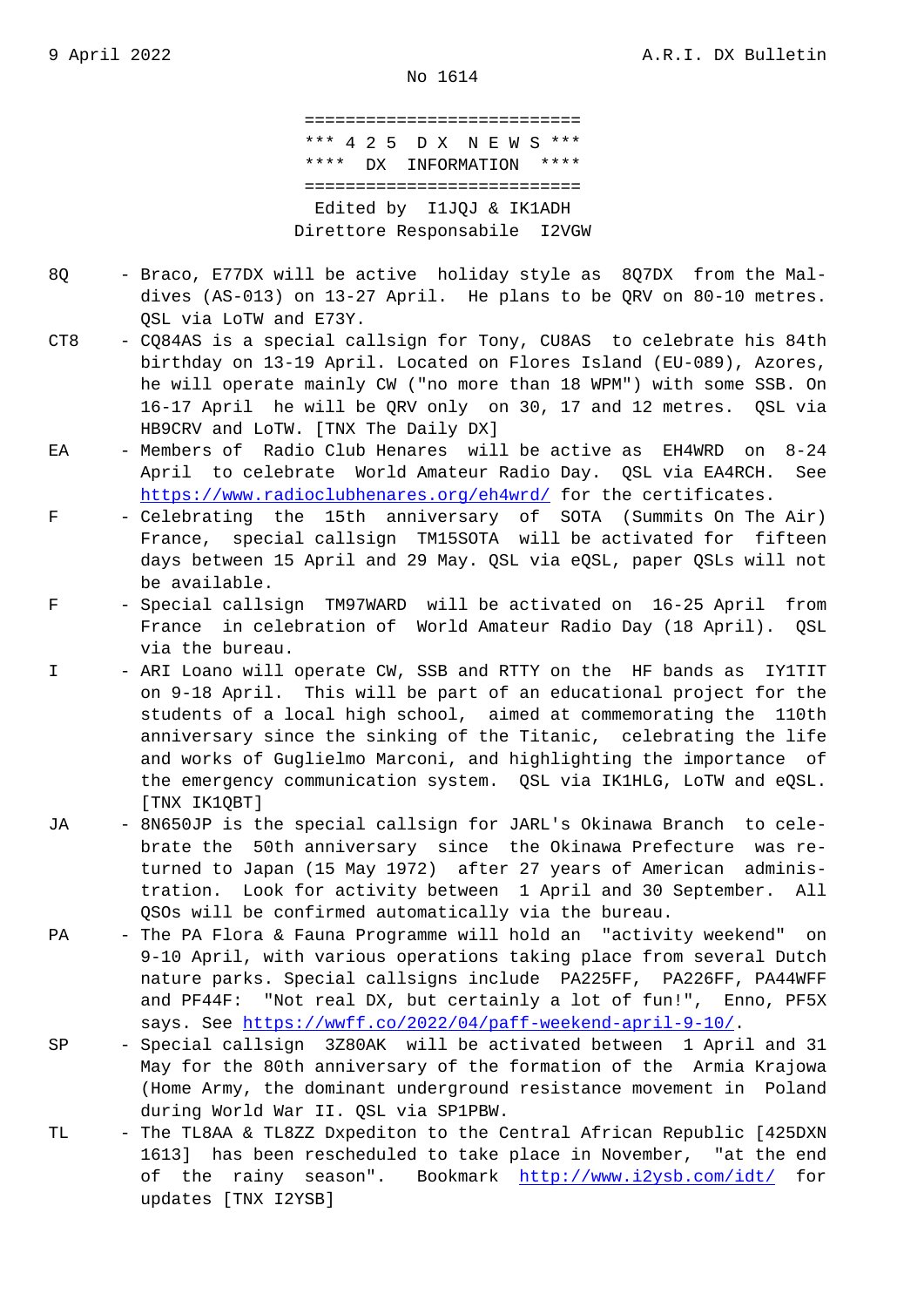firefighter on Kwajalein Atoll, Marshall Islands "for the foresee able future". He will be QRV as V7/WV7MS when time permits. QSL via eQSL and LoTW.

- VE Celebrating its centenary, the Kitchener-Waterloo Amateur Radio Club (VE3IC, https://www.kwarc.org/) will use three special call signs: VC3C for the Ontario QSO Party (16-17 April), VC3IC for the RAC Canada Day Contest (1-2 July), and VB3C for the ARRL Field Day Contest (25-26 June).
- VE Radio Amateu[rs of Canada is once aga](https://www.kwarc.org/)in holding a "Get on the Air on World Amateur Radio Day" special event in which it encourages as many amateurs as possible to contact as many RAC stations as possi ble. Operating across Canada from 00.00 UTC to 23.59 UTC on 18 April, the RAC official stations will be VA2RAC, VA3RAC, VE1RAC, VE4RAC, VE5RAC, VE6RAC, VE7RAC, VE8RAC, VE9RAC, VO1RAC, VO2RAC, VY0RAC, VY1RAC and VY2RAC. QSL via LoTW or via the bureau. Those contacting one or more of these stations, on any band and mode, will be eligible for a special commemorative certificate: https://www.rac.ca/certificates/.
- VP2V Lori KB2HZI, Pat N2IEN, Ray W2RE, Rock WW1X and Lee WW2DX will be active as VP2V/N2IEN from Tortola, British Virgin Islands (NA-023) [on 10-16 April. They will operat](https://www.rac.ca/certificates/)e CW, SSB and FT8 on 160-6 metres with a focus on the higher bands. QSL via EB7DX. Follow @WW2DX on Twitter for live updates.
- YB 8D97WARD is the special callsign for ORARI, the Indonesian IARU so ciety, to celebrate World Amateur Radio Day on 16-18 April. Look for activity on 80, 40, 20, 15 and 10m SSB, CW, FT8 and RTTY, plus satellite IO-86 on 435.880 MHz. QSL via LoTW, eQSL, and Club Log.

CARIBBEAN TOUR ---> Michael, DF8AN will be touring the Caribbean between mid-April and early May, and will be active from Martinique (FM/DF8AN) on 13-19 April and again on 1-2 May; from Dominica (J79MN) on 19-24 April, and from St. Lucia (J6 callsign TBA) from 24 April to 1 May. While on Martinique, he will be signing TO8N during the YU-DX-Contest (16-17 April) and other contests. He will operate mainly CW and digital modes on all bands, 6 metres included. QSLs via DF8AN, direct or bureau. [TNX The Daily DX]

> =========================== \*\*\* 4 2 5 D X N E W S \*\*\* \*\*\*\* GOOD TO KNOW ... \*\*\*\* =========================== Edited by I1JQJ & IK1ADH Direttore Responsabile I2VGW

Access to the main functions of www.425dxn.org is provided by the 425DXN App for Android. It is available on Google Play - free of charge, no ads. Enjoy!

3Y0J: LATEST NEWS ---> Pete, N0FW has been added to the operating team, which is now complete. "Today it is 9 months until the operators travel to South America to board 'Marama' and go to Bouvet", the 3Y0J team announced on 3 April. In a couple of weeek's time they will conduct a 4-day "detailed inspection" of the ship in Itajai (Brazil), and will also "complete the vessel loading plan".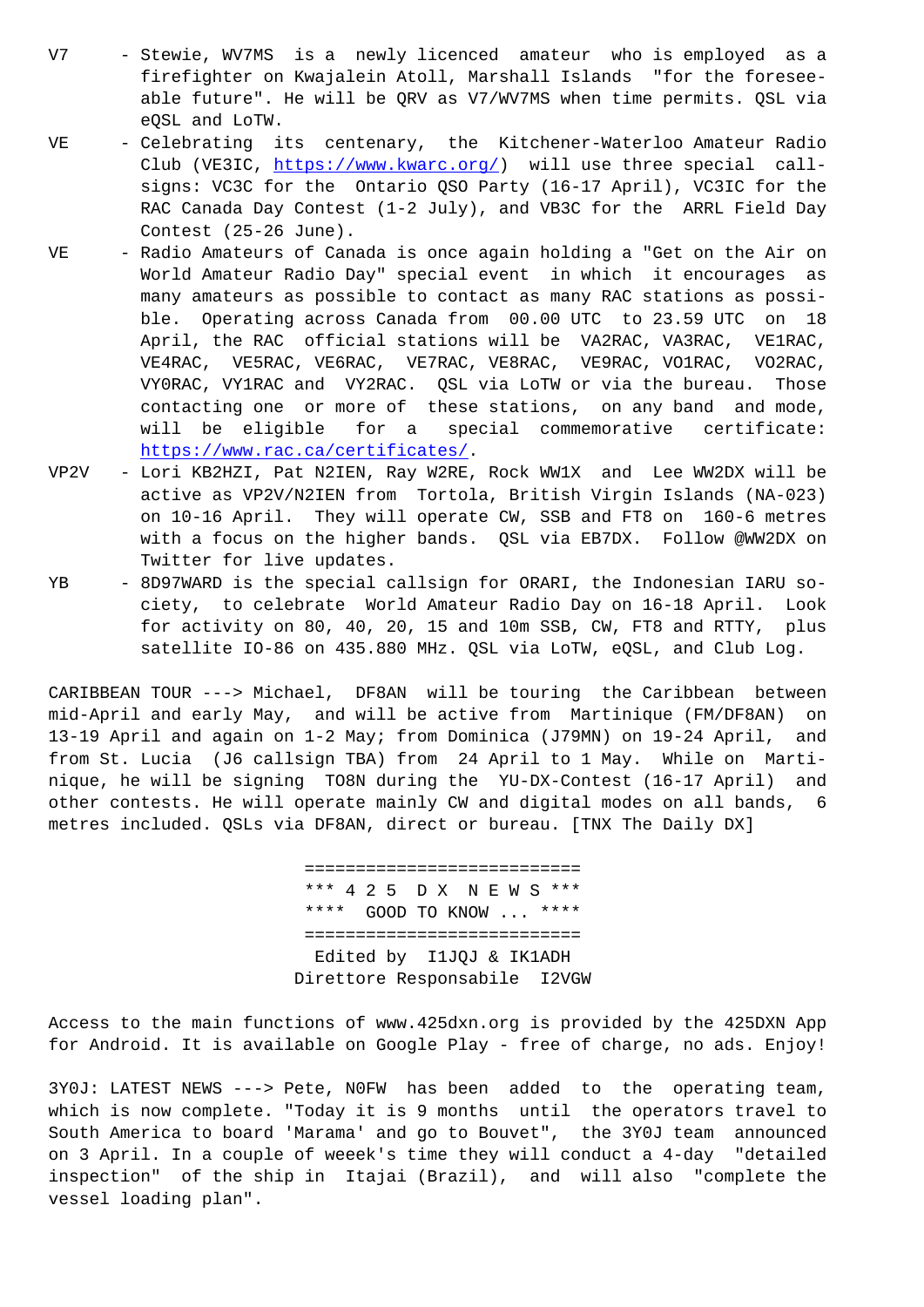they will "perform a system integration test where we will do a thorough test of the radios, amplifiers and antennas in a real environment like what we can expect at Bouvet. During this event team members will practice on the installation and familiarize with it. A lot of equipment will undergo its final testing and packing, and be stored until the container leaves Oslo in September". Read the complete Press Release #9 on the DXpedition's website: https://www.3y0j.no/.

A DXpedition to Bouvet Island is "a huge undertaking financially and it would simply not be possible without the support from the vendors, clubs, [foundations and indi](https://www.3y0j.no/)vidual sponsors". As of 5 April, the fundraising campaign had reached the 85% of its target amount of donations. "Let's continue this path as we are preparing our next vessel deposit to be paid in June", the team urges. "We can not do this DXpedition without your support - let us make this happen together! We have contracted minimum 22 days at Bouvet so this will give everyone a chance to work us both big guns, smaller guns, and small pistols". See https://www.3y0j.no/funding for instructions.

CQ DX MARATHON: NEW MANAGER SOUGHT ---> The CQ DX Marathon is a year-long DX hunt, with participants competing to see who can work the greatest number of countries ("entitie[s"\) and CQ Zones during the](https://www.3y0j.no/funding) calendar year. Since 2005 it has been managed by John, K9EL. He will still manage the 2022 edition, and then he will step down. So far, however, CQ Magazine has not been able to find a replacement. "If you or any of your contacts has an interest in managing the DX Marathon, please contact me directly. Finding a replacement person or organization now would provide a lot of overlap time as there is plenty to learn": https://www.dxmarathon.com/special\_statement.htm.

QSL 7Q7CT ---> A "JH1AJT Team" has taken over from the late Yasuo "Zorro" Miyazawa and picked up the QSLing duties. Use Club Log's OQRS, or send by post to JH1AJT Te[am, P.O. Box 8, Oiso-machi, Naka-Gun, Kanagawa,](https://www.dxmarathon.com/special_statement.htm) 255-0003, Japan.

QSL R150WS ---> The new QSL route for the recent IOTA DXpedition to Rykachev Island (AS-104) is via M0OXO's OQRS: https://www.m0oxo.com/oqrs/. Cards will be printed and available in due course.

YASME EXCELLENCE AWARD ---> Established in 2008 by the Yasme Foundation (https://www.yasme.org/), the Excell[ence Award is presented to](https://www.m0oxo.com/oqrs/) individuals and groups who, through their own service, creativity, effort and dedication have made a significant contribution to amateur radio. The contribution may be in recognition of technical, operating or organizational achievement, as a[ll three are necessary](https://www.yasme.org/) for amateur radio to grow and prosper. The latest recipients, announced on 31 March, are:

\* Dan Marler, K7REX - When the COVID pandemic led to cessation of in-person meetings, training sessions and gatherings, Dan converted a small limited membership Zoom platform to the open presentation forum known as RATPAC [Radio Amateur Training Planning and Activities Committee, Ed.]. In the subsequent two years, RATPAC has hosted over two hundred online presenta tions that have been viewed by thousands of radio amateurs. Among the wide-ranging topics, half focus on public-service communications, while the rest address technical, operating, scientific and general-interest topics offered by a host of presenters. The recordings of these sessions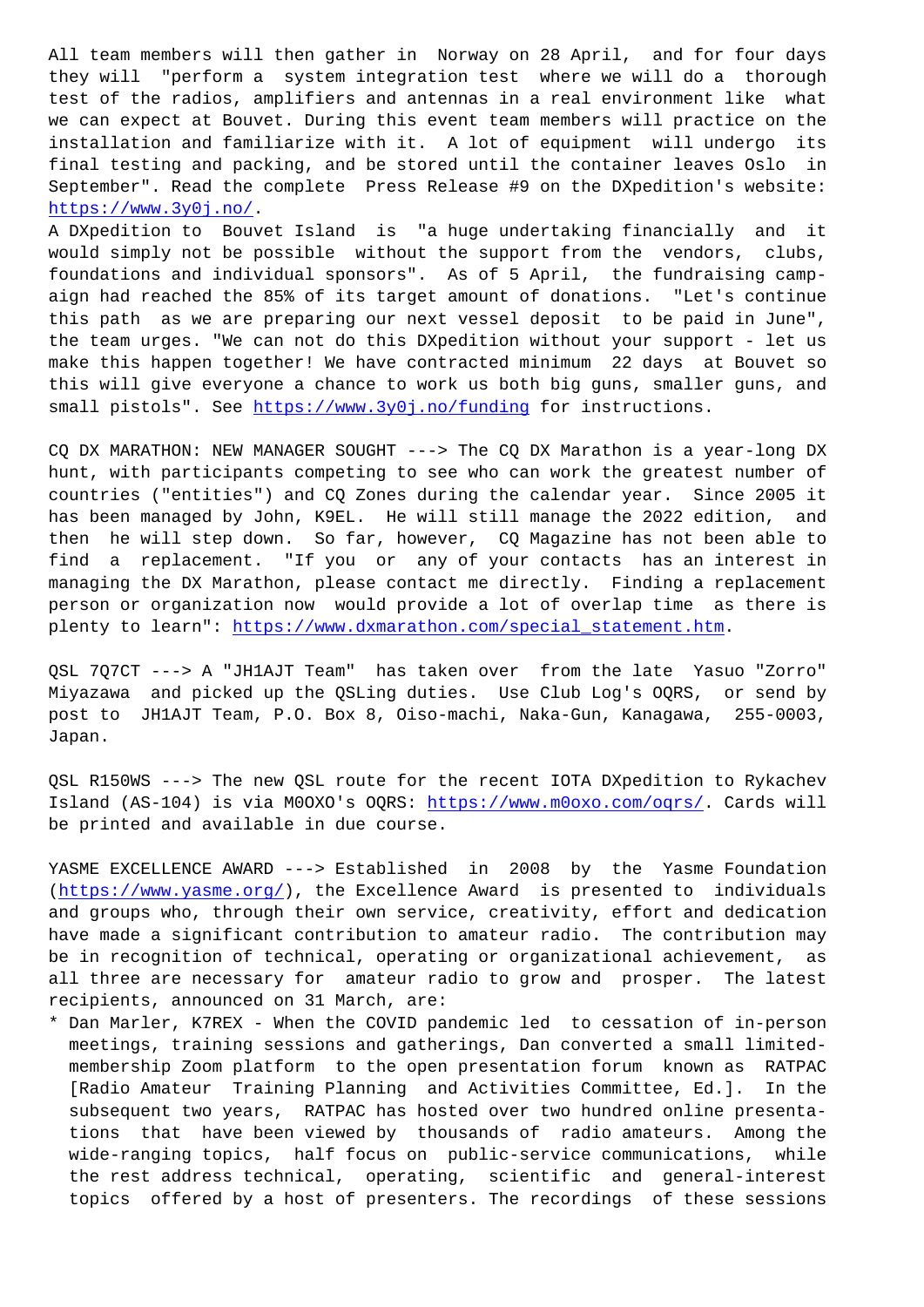the amateur radio community [*iiceps://www.youtube* 

\* Dr. Gordon Gibby, KX4Z - Gordon is a retired emergency-room physician turned high school science teacher who demonstrates how amateur radio can benefit our communities in a [wide variety of ways. As an ARES leader](https://www.youtube.com/c/RATPAC/playlists) in Northern Florida, Gordon promotes and teaches all aspects of preparedness for disasters, from planning and exercises to building and repairing com munication hardware to understanding official responders' needs, methods and organization. He advocates cognizance of the amateur's role and its limits, building trust and relationships, and constantly improving our individual skills. He is known around the country for his informative and carefully thought out responses to the many questions from other amateurs seeking to improve their local disaster-response capabilities.

YOTA SUMMER CAMP 2022 ---> After a two-year Covid-related hiatus, the Croatian Amateur Radio Association (HRS) will host the 10th edition of the Youngsters on the Air Summer Camp in the city of Karlovac on 6-13 August. This event brings together young radio amateurs from IARU Region 1 member societies for a week, creating an opportunity to learn all about different nationalities and cultures, foster international friendships and goodwill, and learn new amateur radio skills. Each IARU R1 member society is invited to take part with a team of maximum four persons. Applications must be submitted before 8 May: https://www.ham-yota.com/yota-summer-camp-croatia-2022/

----------------------------------------------------------------------------

## SOME RESPONSES TO REC[ENT WORLD EVENTS](https://www.ham-yota.com/yota-summer-camp-croatia-2022/)

- \* The Czech Radio Club (the Czech Republic's IARU Society) has resolved that "the OK-OM DX SSB Contest will be held under the same rules as the CQ contests, i.e. stations from Russia and Belarus cannot participate and also contacts with them are not counted". The contest will take place on 9-10 April (http://www.okomdx.crk.cz/).
- \* The same decision has been taken by the organizers of the Japan Interna tional DX Contest (its CW leg will run from 7 UTC on 9 until 13 UTC on 10 April: http[://www.jidx.org/jidxrule-e](http://www.okomdx.crk.cz/).html), as well as by the UK and Ireland Contest Club and the British Amateur Radio Teledata Group (BARTG).
- \* The Est[onian Radio Amateur Union \(ERAU\) has](http://www.jidx.org/jidxrule-e.html) cancelled this year's ES Open HF Championship, which was due to be held on 16 April.
- \* The Royal Belgian Amateur Radio Union (Belgium's IARU Society) has decid ed to follow "the actions of the mainstream sporting bodies with regard to all activities of a competitive nature such as contests, awards and ARDF. Russian and Belarusian radio amateurs are therefore currently ineli gible to participate in any event that is organised/sponsored by the UBA". The same decision has been taken by Experimenterende Danske Radioamatorer (EDR, the Danish IARU Society).

 =========================== \*\*\* 4 2 5 D X N E W S \*\*\* \*\*\*\*\*\*\* QSL ROUTES \*\*\*\*\*\*\*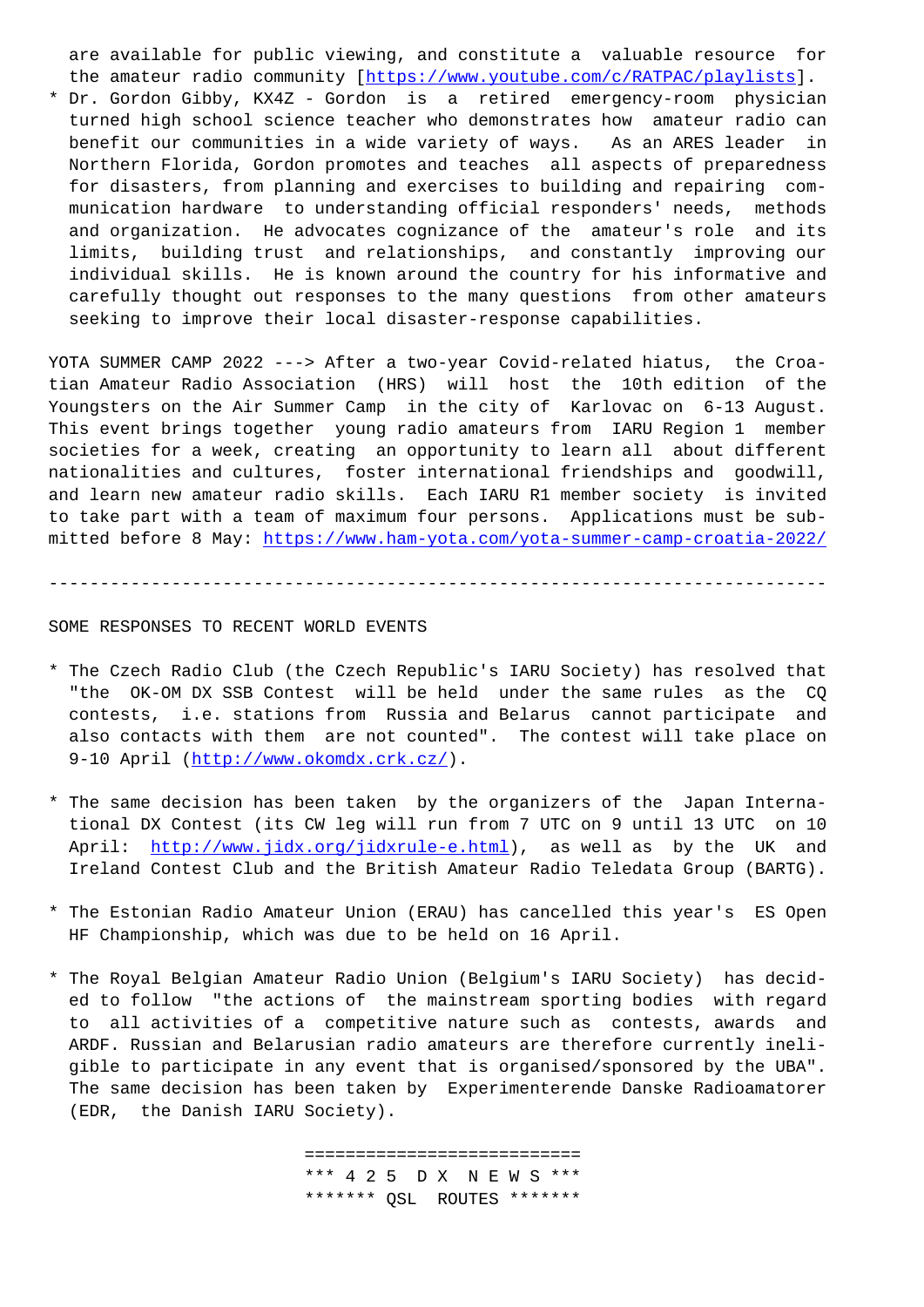## Edited by I1JQJ & IK1ADH Direttore Responsabile I2VGW

| CALL        | MANAGER       | CALL             | MANAGER       | CALL              | MANAGER      |
|-------------|---------------|------------------|---------------|-------------------|--------------|
| 3B9FR       | M0OXO         | FK1TS            | M0OXO         | P40L              | WA3FRP       |
| 3Z80AK      | <b>SP1PBW</b> | FM1HN            | W3HNK         | PA50PKZ           | PA2PKZ       |
| 4A7A        | XE2T          | FM5BH            | W3HNK         | PA65UL            | PA5UL        |
| 4D3X        | W3HNK         | GB20SOTA         | M1EYP         | PC70RH            | PF1SCT       |
| 4L2M        | EA7FTR        | H <sub>25A</sub> | LZ3SM         | PJ2T              | W3HNK        |
| 4U9A        | 9A2AA         | HB0/PA3CNO       | <b>PE1FLO</b> | PJ4DX             | <b>MOURX</b> |
| 4X6FR       | 4X6OM         | HB0/PA3HK        | <b>PE1FLO</b> | PJ4R              | WD9DZV       |
| 5H3MB       | IK2GZU        | HC4ER            | F4BHW         | PV <sub>2</sub> K | EA5GL        |
| 5T5PA       | PA5X          | HD1A             | HC1QRC        | PW3PI             | PY3CT        |
| 5Z4VJ       | M0URX         | HD8MD            | K8LJG         | PX2V              | PY2KJ        |
| 6F6F        | EA5GL         | HF200IL          | SP8ZBX        | R150WS            | M0OXO        |
| 8P1W        | KU9C          | HG3R             | HA3NU         | R60DME            | RZ5D         |
| <b>8S0C</b> | SM0MPV        | HG7T             | HA7TM         | RA30FO            | RZ5D         |
| 9A5DXX      | EB7DX         | HG8R             | HA8JV         | RD30FO            | RZ5D         |
| 9A5Y        | 9A7W          | HK10             | EA5KB         | RI1PB             | UA1QV        |
| 9A655AX     | 9A5AX         | HK3TK            | F5CWU         | RJ30FO            | RD4HX        |
| 9G2DX       | EA5GL         | IB9A             | IZ2FWL        | RL30FO            | RZ5D         |
| 9G5AF       | EA5GL         | IB9T             | IT9TQH        | RY30FO            | RZ5D         |
| 9K20D       | EC6DX         | II2S             | IZ2FOS        | SN <sub>2</sub> B | SP3CGK       |
| 9K9A        | EC6DX         | II5LDV           | IQ5LV         | SN760SWA          | SP3BBS       |
| A44A        | A47RS         | II8K             | IZ8EPX        | SN7Q              | SP7GIQ       |
| A61BR       | EA5ZD         | IR2Q             | IK2PFL        | SO4R              | SP4PND       |
| A71BX       | EA7FTR        | IR2SM            | I2MYF         | TF3T              | TF3MH        |
| AM5DMA      | EA5PC         | IR4M             | I4IFL         | TG9ANF            | VE7BV        |
| BI4MBC      | BA4MY         | KP2B             | EB7DX         | TI7W              | M0URX        |
| C4I         | 5B4AIE        | KP3V             | EA5GL         | TM220MAH          | PA3EFR       |
| C4W         | 5B4WN         | LN2T             | LA2T          | TM240HUBB         | F4FCE        |
| CB3W        | XO4CW         | LN8W             | LA6YEA        | TM40AMRA          | F8EFU        |
| CB6LR       | CE6GDR        | LO5D             | LU8EOT        | TM5IB             | ON7ZM        |
| CG3T        | VE3DZ         | LO7H             | EA7FTR        | TM72FDL           | <b>F1IEH</b> |
| CP1XRM      | EA5RM         | LP1A             | EA7FTR        | TM8A              | F8DVD        |
| CQ9T        | CT3KN         | LQ5H             | EA5KB         | TM9C              | F50HM        |
| CR3DX       | OM2VL         | LR3D             | EA7FTR        | TO1Q              | F1ULQ        |
| CR6T        | CT1ESV        | LT100KC          | LU4KC         | TX5AQ             | SP7DQR       |
| CX2CC       | EA5KB         | LT1E             | EA7FTR        | UK7AL             | EA5GL        |
| CX7CO       | EA5GL         | LU1DX            | EC6DX         | V47T              | W2RQ         |
| D2EB        | IZ3ETU        | LU5FF            | EB7DX         | V55Y              | DK2WH        |
| D44EO       | SQ9D          | LY100BBALL       | LY2QT         | VE2CSI            | M0URX        |
| D44PM       | IZ4DPV        | LZ303AT          | LZ1KCP        | VL6C              | VK6IR        |
| DA0HEL      | DF6QC         | LZ5R             | LZ1YQ         | VP5P              | N200         |
| DL0IH       | DF6QC         | LZ60KFZ          | LZ1KFZ        | WP2Z              | KU9C         |
| DL22PEACE   | DF8RJ         | LZ6V             | LZ2KRM        | WP3C              | M0OXO        |
| DP44WCA     | DF6EX         | LZ77DIG          | LZ2VP         | XQ3WD             | XQ4CW        |
| DX3H        | EA5GL         | MM2N             | MMOGPZ        | YB0AR             | EB7DX        |
| DY0DX       | DU1XX         | NP2AR            | EB7DX         | YR8D              | YO8KRR       |
| E2E         | E23NEZ        | OE0HLF           | OE6HLF        | YT5A              | YT1AD        |
|             |               |                  |               |                   |              |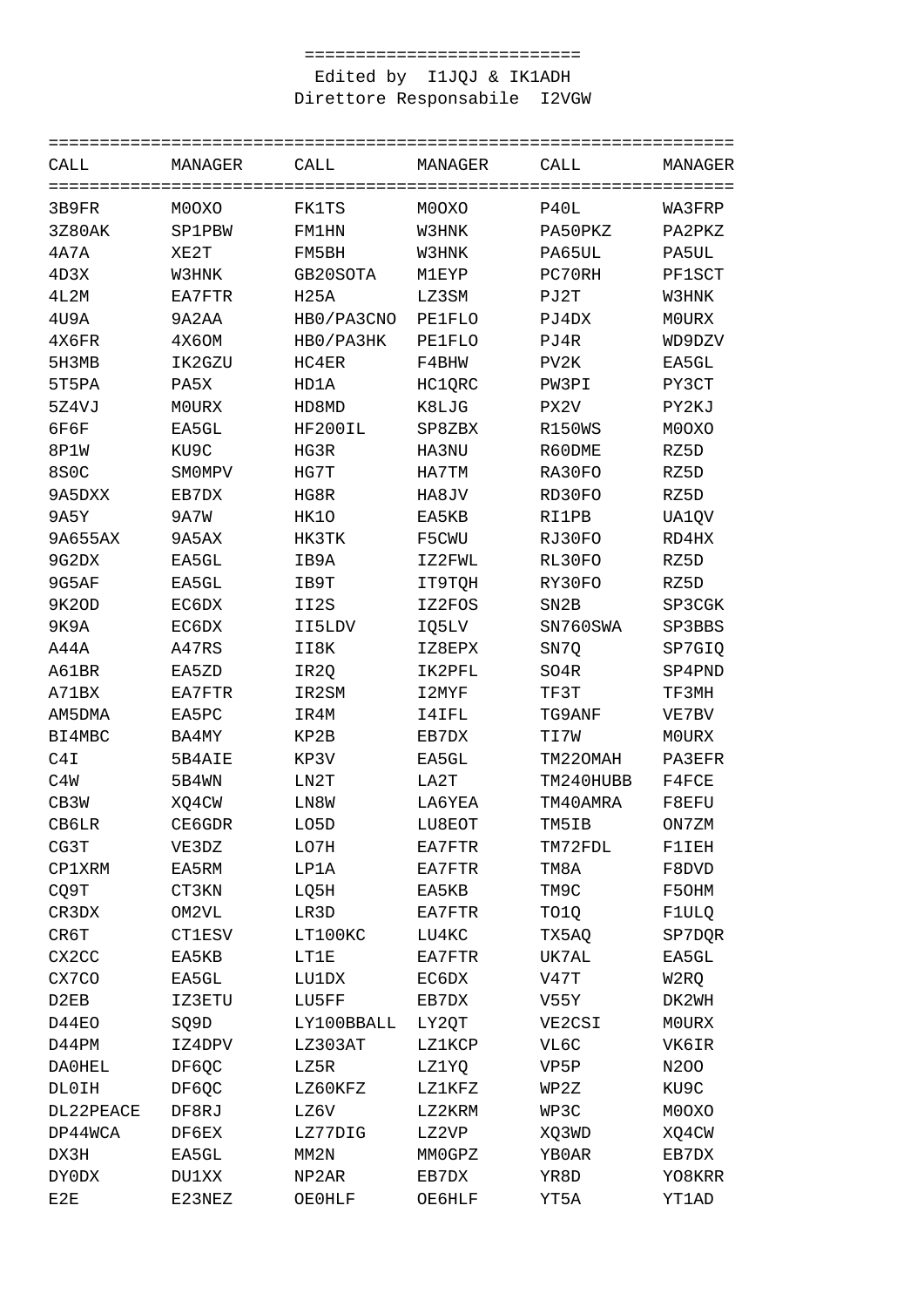| E77A          | 9A2AA         | OE0MORSE | <b>OE6VIE</b> | ZP4KFX | IK2DUW             |
|---------------|---------------|----------|---------------|--------|--------------------|
| EE5FG         | EA5WI         | OE25MFCA | <b>OE6XMF</b> | ZP5AA  | ZP5DBC             |
| <b>EG1SSV</b> | <b>EA1URV</b> | OE2S     | OE2GEN        | ZP6RAI | IK2DUW             |
| EI100C        | EI3KD         | OH0EG    | SP1EG         | ZS1OPB | N4GNR              |
| EP2ABS        | RW6HS         | OK4WFF/p | OK2APY        | ZW1CN  | <b>PY1BJN</b>      |
| EP2HAM        | M0OXO         | OK8CX/p  | DL7CX         | ZX2P   | PT <sub>2</sub> OP |
| EP2MRK        | RW6HS         | OK8NM    | OM2FY         | ZX5J   | NZ4DX              |
| EV30FO        | RZ5D          | OM7M     | OM4MM         | ZY2K   | PY2RIO             |
| EX2V          | RW6HS         | OZ50DDXG | OZ1ACB        | ZZ1M   | PY1SAD             |

9H6CAP John Cassar, Kunvent Tal-Kappucini, Triq Frangisk Saver Fenech, Floriana, FRN 1211, Malta

9N7AA Slavko Celarc, Ob Igriscu 8, 1360 Vrhnika, Slovenia CR6K Filipe Monteiro Lopes, Rua Manuel Jose da Silva 184, Espinheira, 3720-537 Sao Martinho da Gandara, Portugal

CR6P Miguel Goncalves, Rua Doutor Joel Magalhaes 6, 4740-272 Esposende, Portugal

CV7R Lupo Bano Negreira, Casilla de Correos 950, 11000 Montevideo, Uruguay

DY1T Thelma C. Pascua, P.O. Box 8137, Paranaque CPO, 1700 Paranaque City Philippines

E7DX Boris Knezovic, P.O. Box 59, 71000 Sarajevo, Bosnia and Herzegovina

EA8DED Kari Hirvonen, Ostosraitti 1 A 15, FI-04300 Tuusula, Finland ED1R Jesus Maria Gimare Marquez, C/ Jacinto del Barrio 2, 05358 Papatrigo (Avila), Spain

EE5T Santiago de La Fuente, Miguel Hernandez 37 Pta. 6, 46970 Alacuas (Valencia), Spain

FR4KR Francois Barbier, 5 bis La Marrerie, 50500 St Andre de Bohon, France IO9A Antonello Scauso, Via Tenente Minniti 105, 98057 Milazzo ME, Italy

J42L Leo Fiskas, 1 Argyriou Gouzgou, 52 200 Argos Orestiko, Greece KP2M Fred Bennett, 2253 Mill Creek Road, Newport NC 28570, USA

LW1F Jesus Rubio, Calle Mendoza 2484, S2000PBF, Rosario, Argentina

LZ60GR PGET G.S. Rakovski, ul. General Stoletov 185, 6001 Stara Zagora, Bulgaria

OG66X Jouni Mehtomaa, Kylmalantie 1, FI-92140 Pattijoki, Finland

OT5A LiRa, Fortweg 24, 2500 Lier, Belgium

PA0#MIL 11 Luchtmobiele Brigade /Radio-groep, PO Box 9208, 6800 HK Arnhem, Netherlands

PV2P Antonio Nicola Belekas, Rua Visconde de Inhomerim 1093 Ap. 162, Sao Paulo - SP, 03120-001, Brazil

PX2A Carlos Adalberto Carareto, Estrada de Santo Amaro 201, Sao Paulo - SP, 05544-000, Brazil

SJ2W Per Eklund, Teaterallen 12-0102 lgh 1102, SE-903 64 Umea, Sweden

SP7DQR Marek Niedzielski, Skr. Poczt. 25, 25-030 Kielce 10, Poland

T70A ARRSM Radio Club, Casella Postale 77, 47890 San Marino, Repubblica di San Marino

TM6M Stephane Van Langhenhoven, 24 bis rue de Anter Hent, 29830 Ploudalmezeau, France

V31XX Bill Kollenbaum, 2446 Belleair Rd, Clearwater FL 33764, USA VC2A Victor Androsov, 1185 Rue de Blois, Boucherville, QC J4B 7Z5, Canada

ZB2BU Gibraltar Amateur Radio Society, PO Box 292, GX11 1AA, Gibraltar